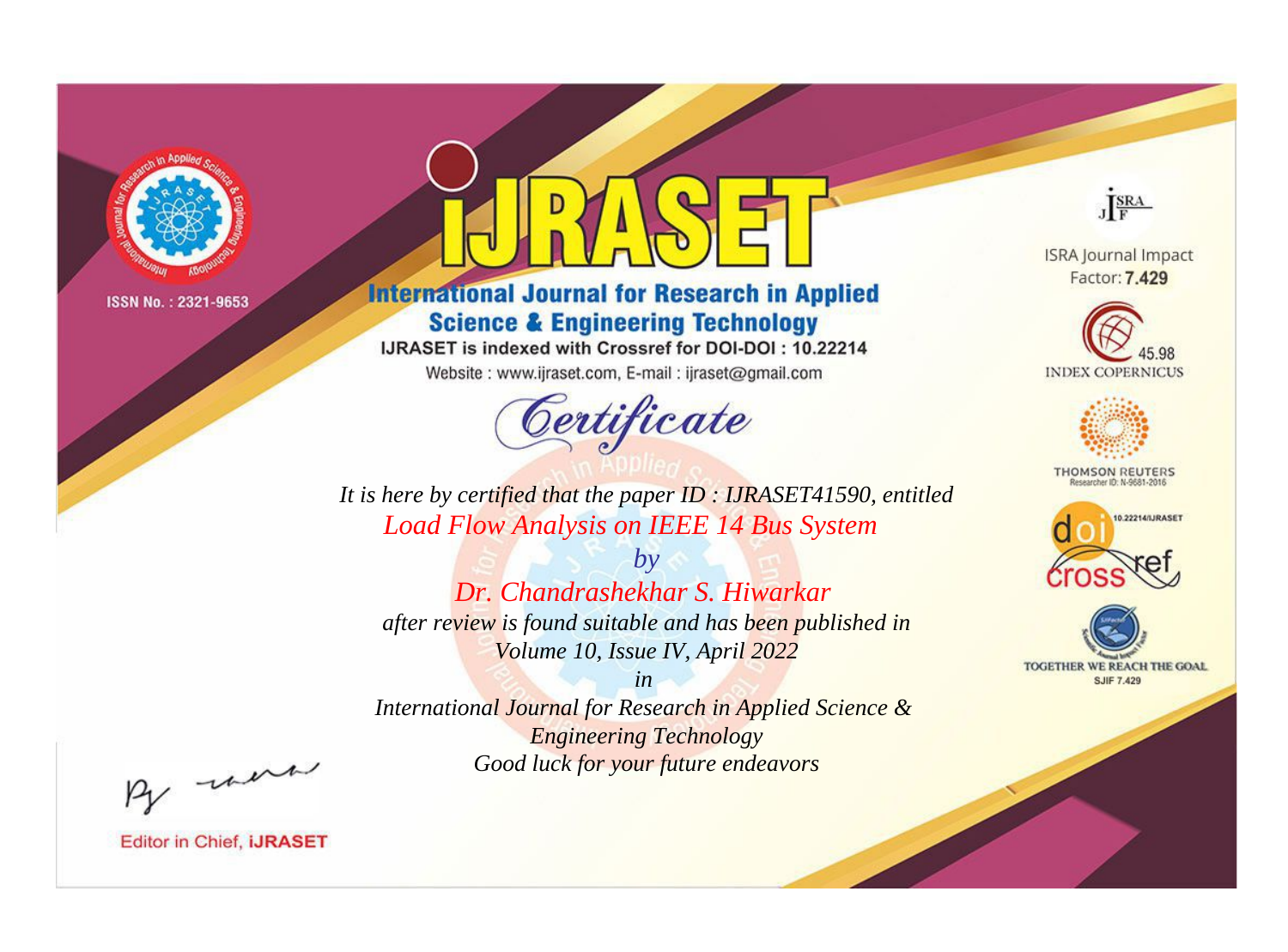

# **International Journal for Research in Applied Science & Engineering Technology**

IJRASET is indexed with Crossref for DOI-DOI: 10.22214

Website: www.ijraset.com, E-mail: ijraset@gmail.com



JERA

**ISRA Journal Impact** Factor: 7.429





**THOMSON REUTERS** 



TOGETHER WE REACH THE GOAL **SJIF 7.429** 

It is here by certified that the paper ID: IJRASET41590, entitled **Load Flow Analysis on IEEE 14 Bus System** 

Abhay M. Halmare after review is found suitable and has been published in Volume 10, Issue IV, April 2022

 $by$ 

 $in$ International Journal for Research in Applied Science & **Engineering Technology** Good luck for your future endeavors

By morn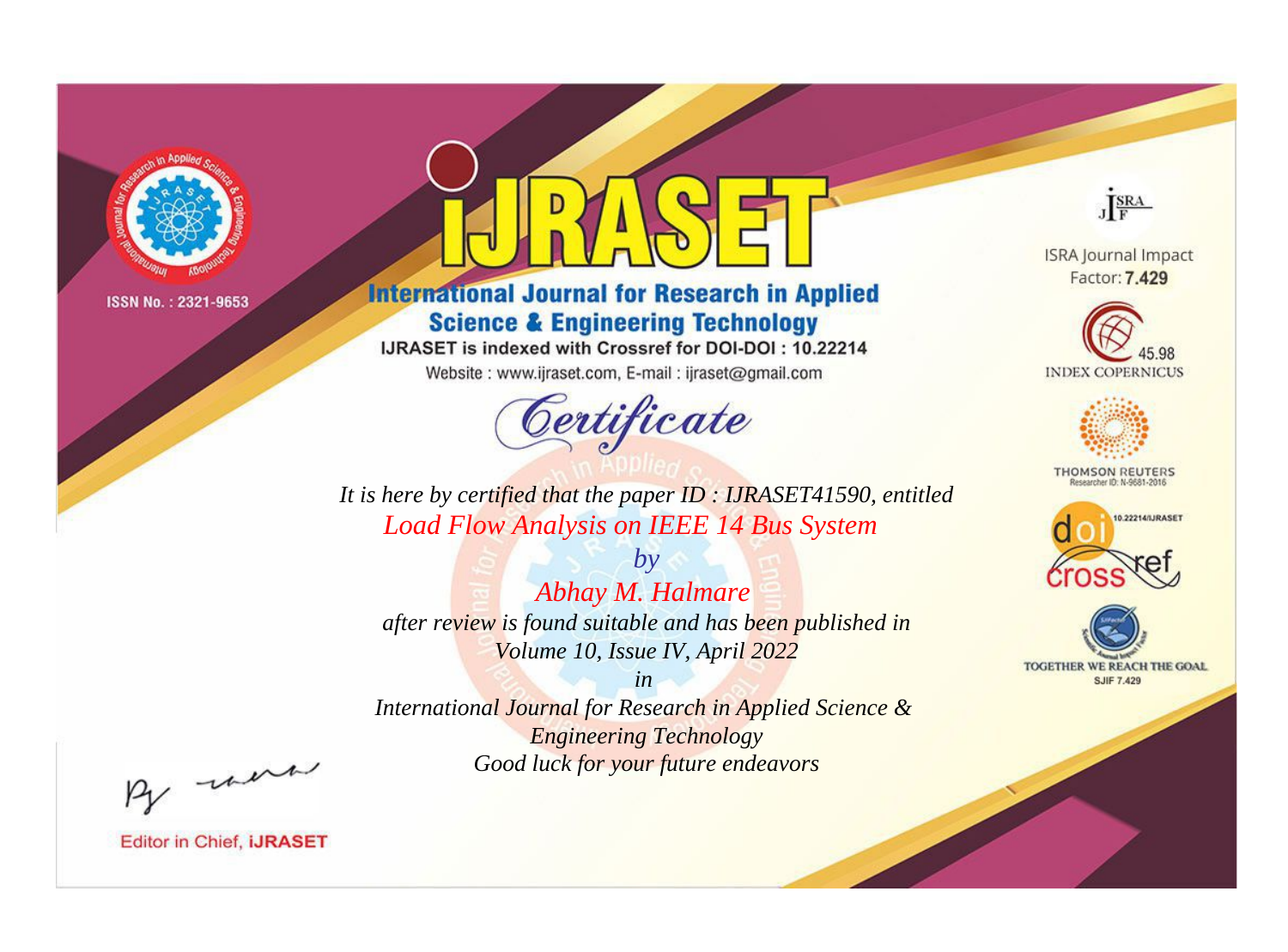

# **International Journal for Research in Applied Science & Engineering Technology**

IJRASET is indexed with Crossref for DOI-DOI: 10.22214

Website: www.ijraset.com, E-mail: ijraset@gmail.com



JERA

**ISRA Journal Impact** Factor: 7.429





**THOMSON REUTERS** 



TOGETHER WE REACH THE GOAL **SJIF 7.429** 

It is here by certified that the paper ID: IJRASET41590, entitled **Load Flow Analysis on IEEE 14 Bus System** 

Anurag A. Belsare after review is found suitable and has been published in Volume 10, Issue IV, April 2022

 $by$ 

 $in$ International Journal for Research in Applied Science & **Engineering Technology** Good luck for your future endeavors

By morn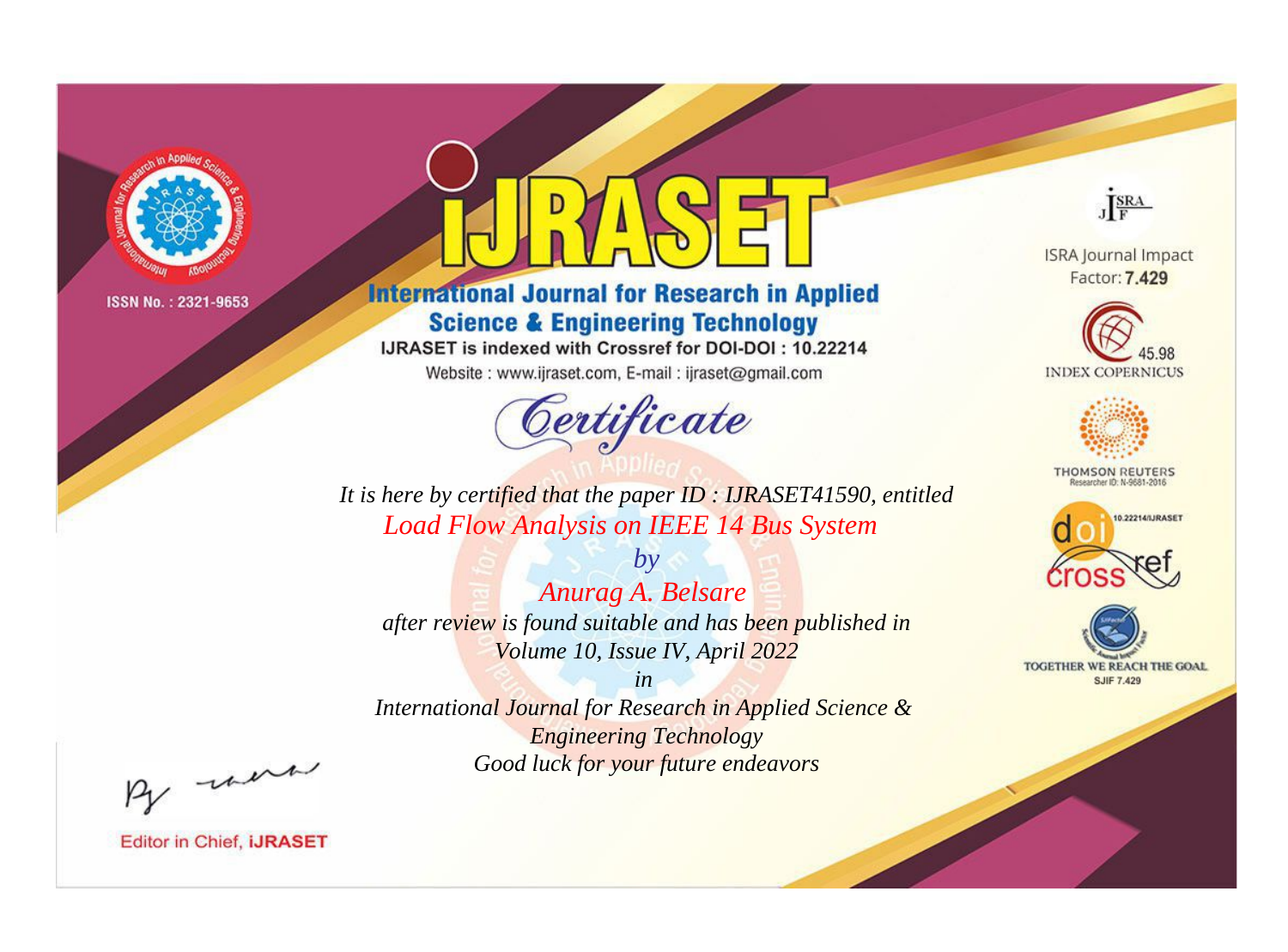

# **International Journal for Research in Applied Science & Engineering Technology**

IJRASET is indexed with Crossref for DOI-DOI: 10.22214

Website: www.ijraset.com, E-mail: ijraset@gmail.com



JERA

**ISRA Journal Impact** Factor: 7.429





**THOMSON REUTERS** 



TOGETHER WE REACH THE GOAL **SJIF 7.429** 

It is here by certified that the paper ID: IJRASET41590, entitled **Load Flow Analysis on IEEE 14 Bus System** 

Nitin B. Mohriya after review is found suitable and has been published in Volume 10, Issue IV, April 2022

 $by$ 

 $in$ International Journal for Research in Applied Science & **Engineering Technology** Good luck for your future endeavors

By morn